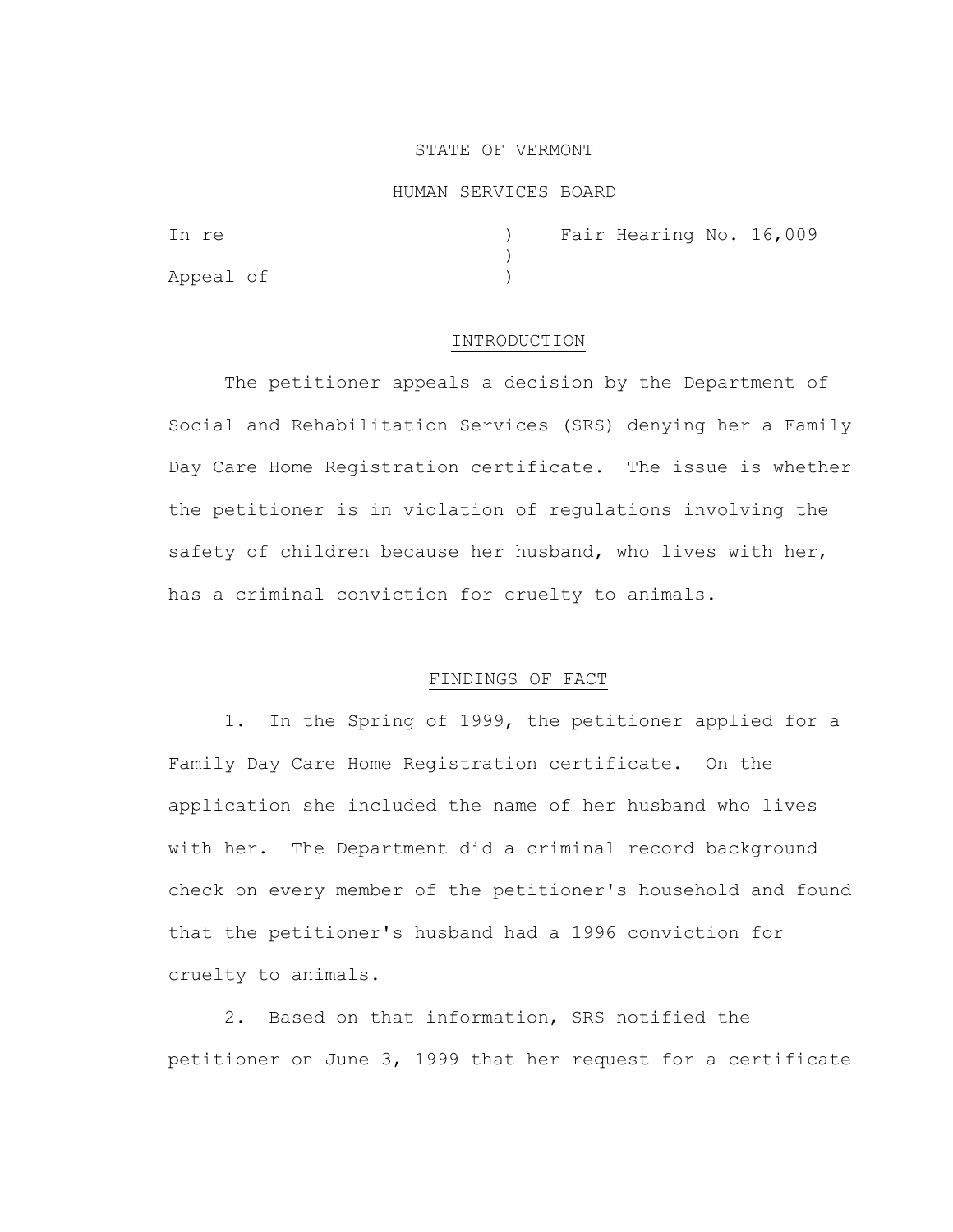would be denied. In the notice, SRS relied on a regulation which it characterized as prohibiting "persons convicted of fraud, felony or an offense involving violence. . ." from residing at a family day care home. The petitioner was advised that she had a right to appeal that decision.

3. The petitioner did appeal that decision to the Commissioner of SRS. In the course of the appeal, the petitioner and Department got into some of the facts involved in the conviction and the veracity of those facts. The Commissioner determined that some of the facts alleged by the petitioner were untrue. Following the appeal, the Commissioner determined to uphold the decision to deny the certificate because facts indicated a violation of both Sections I (4) (a) and VI, (8) which involves providing false information.

4. Following this review, the petitioner appealed to the Human Services Board and, after some delay, obtained an attorney. The petitioner's attorney asked that the Board's review be limited to a determination of whether the language of the regulation prohibited a person with a charge involving violence against an animal from living in the home of a day care registrant. The petitioner agreed that he had a 1996 conviction based on a pro se nolo contendere plea in the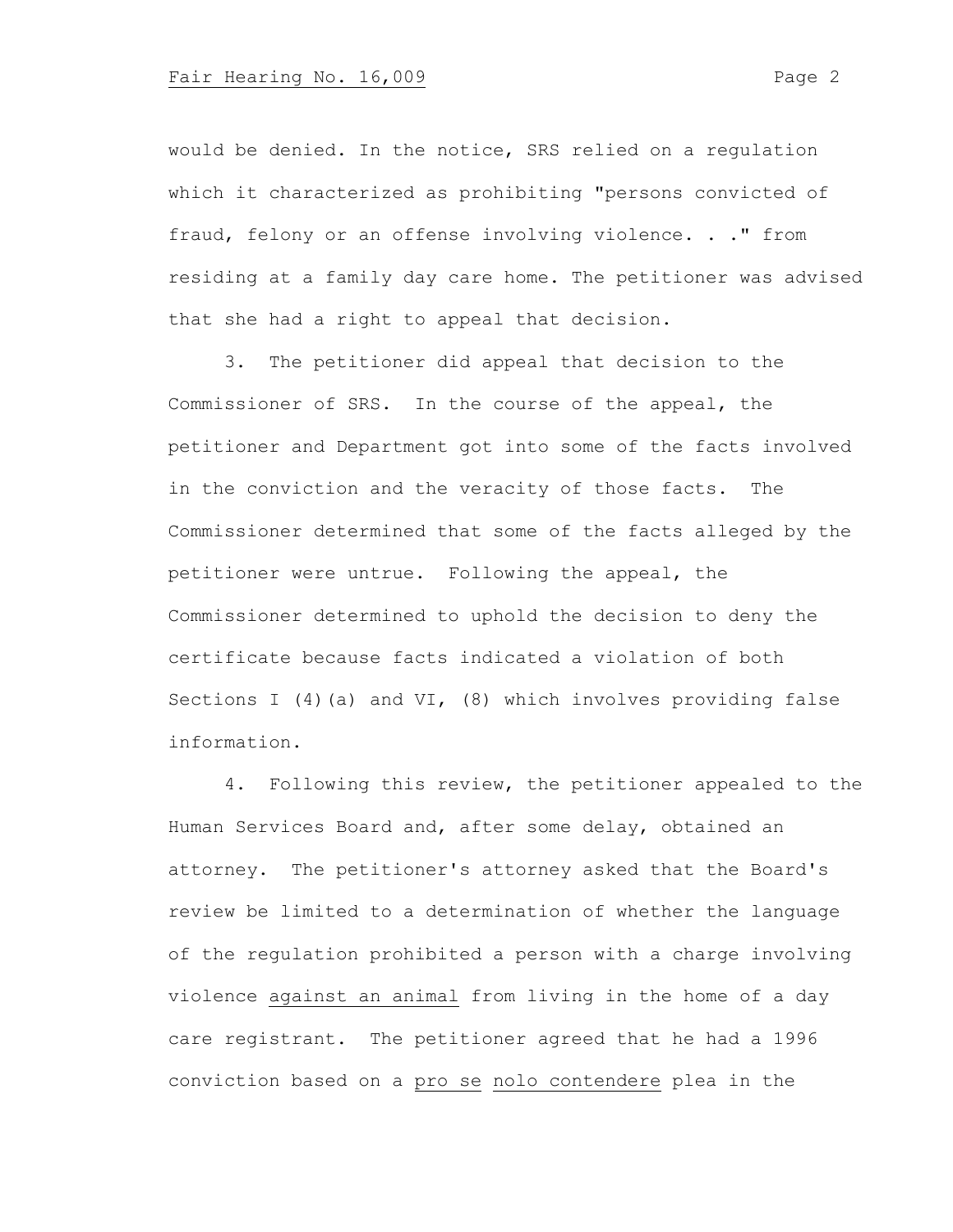Windham County criminal court. He was convicted under 13 V.S.A. § 352 of cruelty to animals. Pursuant to his plea, the court made no findings in the matter other than that the petitioner admitted there were sufficient facts to enter the conviction based upon his killing a neighbor's dog with a gun.

5. SRS wished to go forward as well on the false statements charge as a ground for denial. It intended to rely on charging affidavits in the criminal court records to show that the petitioner was not telling the truth about the incident. The hearing officer ruled that such affidavits would not be sufficient under the rules of evidence to establish the truth therein and that only findings made by the Court could be admitted to prove the underlying facts of the charge. Since the court made no findings with regard to any alleged facts (which is typical with a nolo contendere plea), the hearing officer ruled that the false information issue could not be substantiated at the hearing on this kind of evidence. Therefore, the hearing was limited to the legal issue regarding the meaning of the Department's regulation.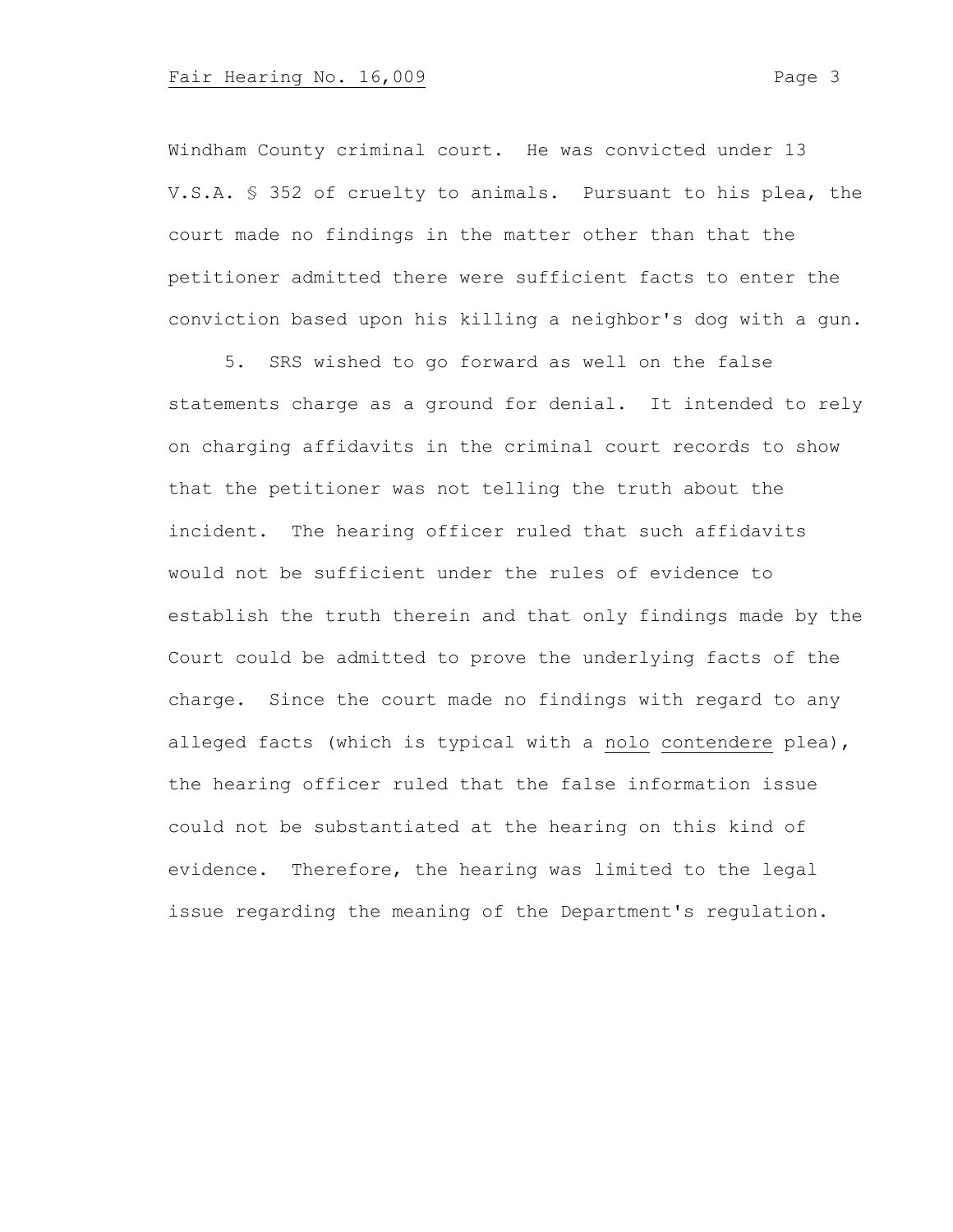#### ORDER

The decision of the Department denying the petitioner's application based on the criminal conviction of her husband is affirmed.

#### REASONS

The Commissioner of the Department of Social and Rehabilitation Services has the authority to adopt rules and regulations governing the day care registration program, including standards to be met and conditions for denial of a certificate. 33 V.S.A. § 306(b). Those rules and regulations are required by statute to be "designed to insure that children in . . . family day care homes are provided with wholesome growth and education experiences, and are not subjected to neglect, mistreatment, or immoral surroundings." 33 V.S.A. § 3502(d). Such Rules and regulations have been adopted and are found in the "Regulations for Family Day Care Homes, effective October 7, 1996. Among the regulations adopted by the Commissioner are the following which are pertinent to this case:

### DEFINITIONS:

REGISTRATION CERTIFICATE – The official document awarded by the Division to applicants who have provided the Division with documentation that they have met the prerequisite requirements. . .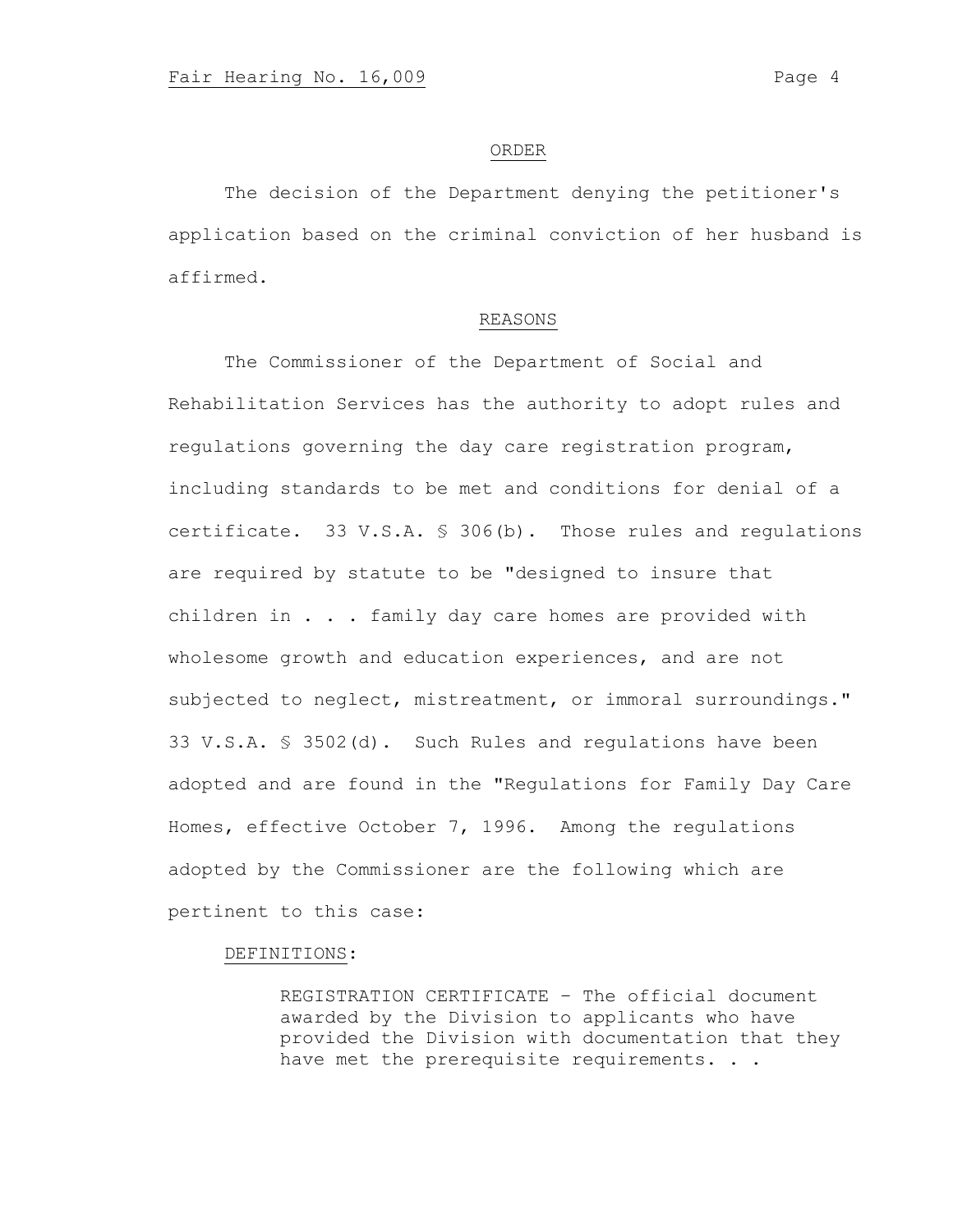## SECTION I - ADMINISTRATION

- 4. The following persons may not operate, reside at, be employed at or be present at a Family Day Care Home:
	- a. persons convicted of fraud, felony or an offense involving violence or unlawful sexual activity or other bodily injury to another person, including, but not limited to abuse, neglect or sexual activity with a child;

. . .

# SECTION VI – RELATIONSHIP BETWEEN REGISTRANT AND DIVISION OF LICENSING & REGULATION

7. The Division may deny the issuance of a Registration Certificate if it has found that the person who has submitted the Application for Registration has not complied with these regulations or has demonstrated behavior which indicates an inability to care adequately for children.

The petitioner argues that the above regulation at Section I(4) should be read as applying to offenses involving violence to another person only. He argues that the word "violence" in the second sentence is modified by the phrase "to another person" in the third sentence. He concludes, therefore, that if the conviction for violence is with regard to animals or property, the regulations would not apply.

The Department argues that the word "or" in the above regulation is a separator forming several distinct phrases or ideas. It argues that the term "offense involving violence"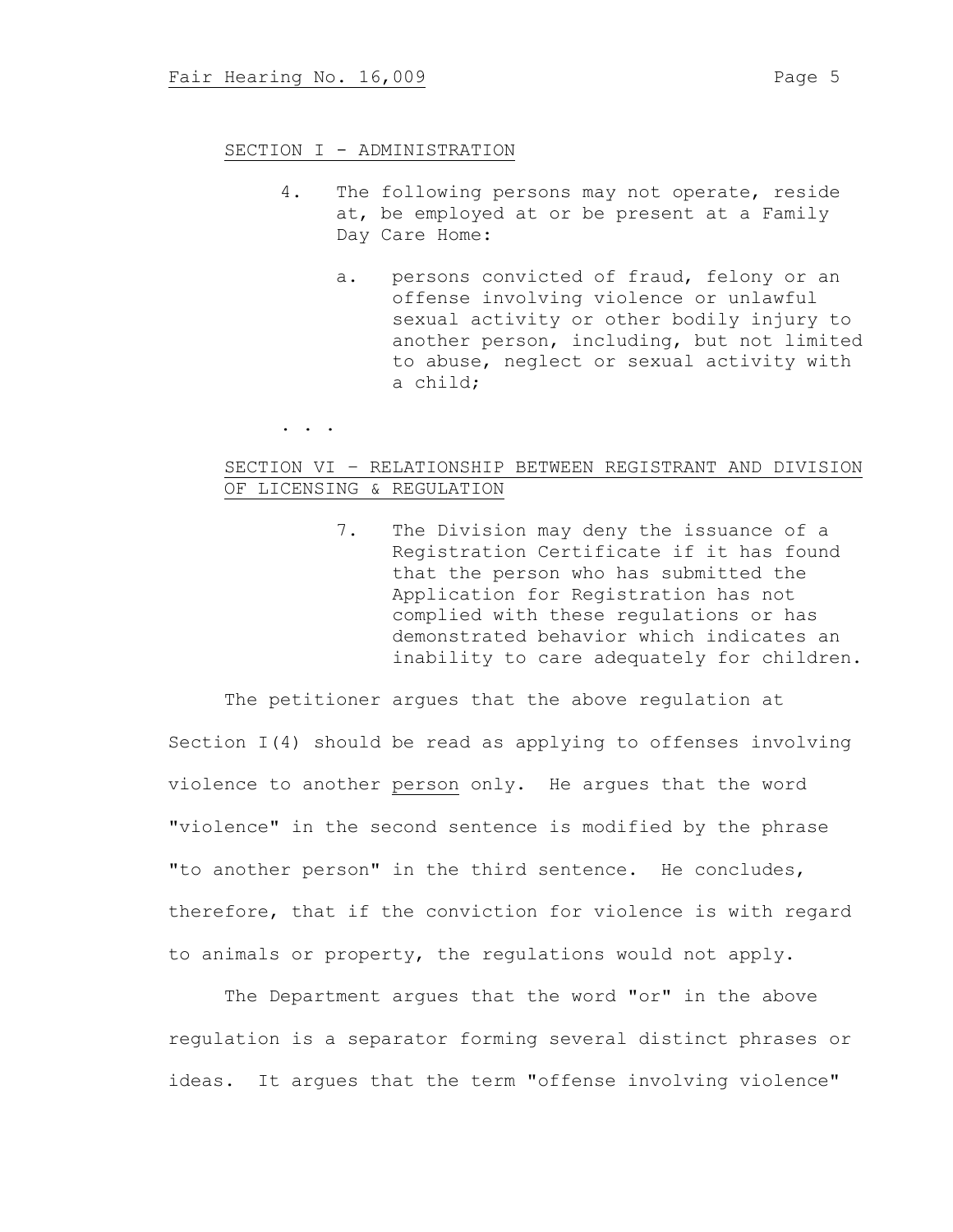should not be linked with the phrase "another person." The Department also argues that its interpretation is entitled to great deference in this matter.

In construing an administrative rule or regulation, the primary rule is to "give language its plain, ordinary meaning". Slocum v. Department of Welfare 154 VT 474 (1990) According to Webster's II New College Dictionary, Houghton Mifflin Co. 1995, the word "or" is a conjunction "used to indicate an alternative, usually only before the last term in a series." (Definition 1.) In that case, each phrase which is linked by "or" must be considered an alternative idea. There are many "ors" in the above regulation but the main "or" appears to be the one separating the three ideas of "fraud" "felony" and "offense" The rest of the sentence following the noun "offense" is a phrase modifying that word. That modifying phrase is further divided by "ors" into three more alternative ideas: offenses which involve violence, offenses which involve unlawful sexual activity and offenses which involve other bodily injury to another person. The final idea, offenses which involve other bodily injury to another person is further modified to describe, but not limit, those offenses to those such as abuse, neglect or sexual activity with a child. Grammatically speaking, modifiers found in one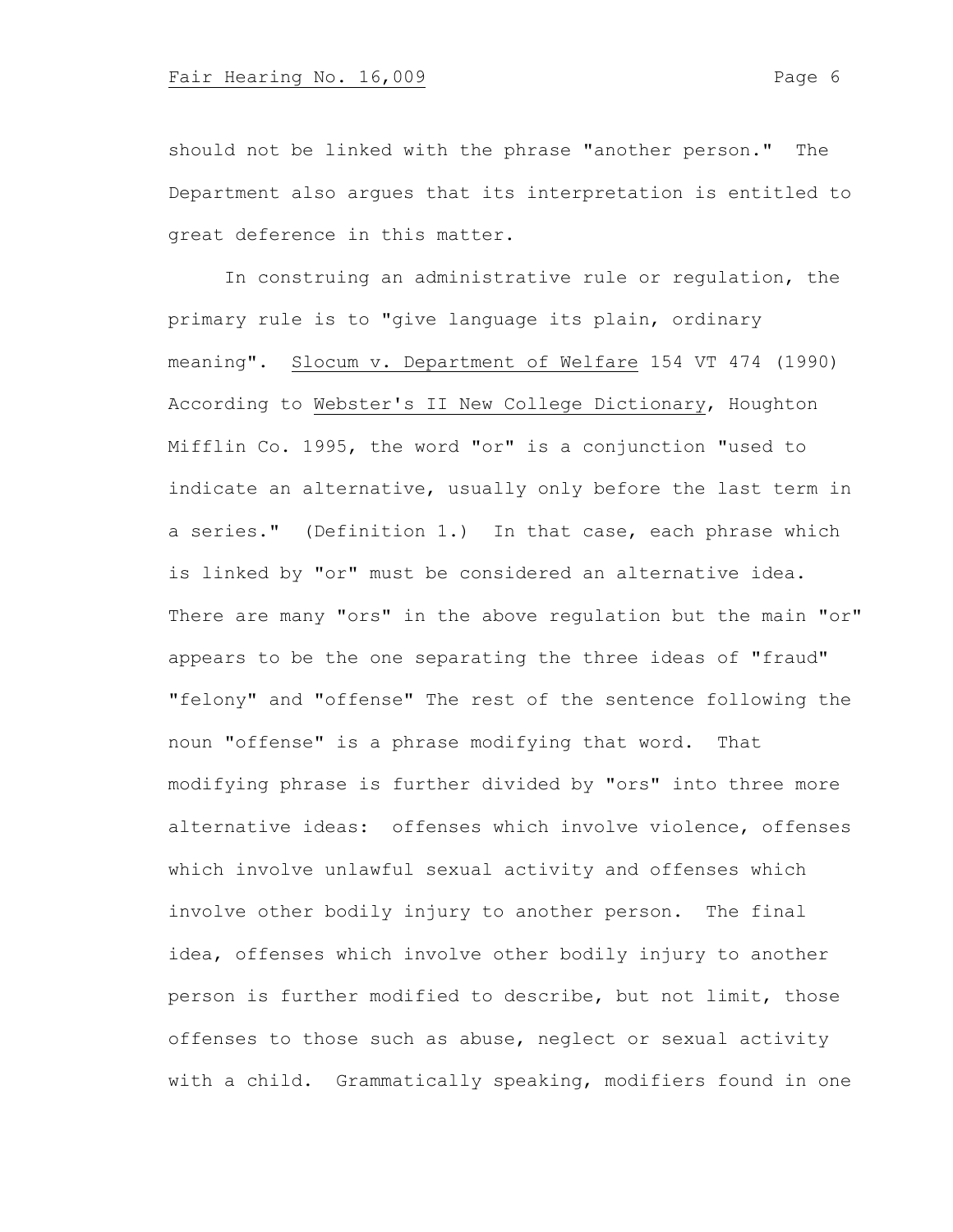phrase should not be applied to ideas found in an alternative phrase. On the contrary, "[m]odifiers should come, if possible, next to the words they modify." The Elements of Style, William Strunk Jr. and E.B. White, Macmillan Publishing Co. Inc. (1979), p. 30. Using common meanings and accepted grammar, it must be concluded that the prepositional phrase "to another person" is modifying only the noun within its own phrase "bodily injury" and is not modifying the nouns in the alternative phrases. Therefore, the regulation is properly read to include a person convicted of any offense involving violence of any kind in the list of persons who cannot reside at day care homes.

While this regulation is hardly a model of clarity, it cannot be found that the regulation is ambiguous. Even if it could be so termed, rules of interpretation would require that the regulation be read in a manner that is consistent with the other regulations and the purpose of the legislation authorizing it. See Id. at p. 482. The legislature has clearly given SRS the obligation and authority to protect children in day care homes from mistreatment. A regulation which prevents persons convicted of criminal violence against animals or property from living in day care homes cannot be said to be inconsistent with that mandate. Violence against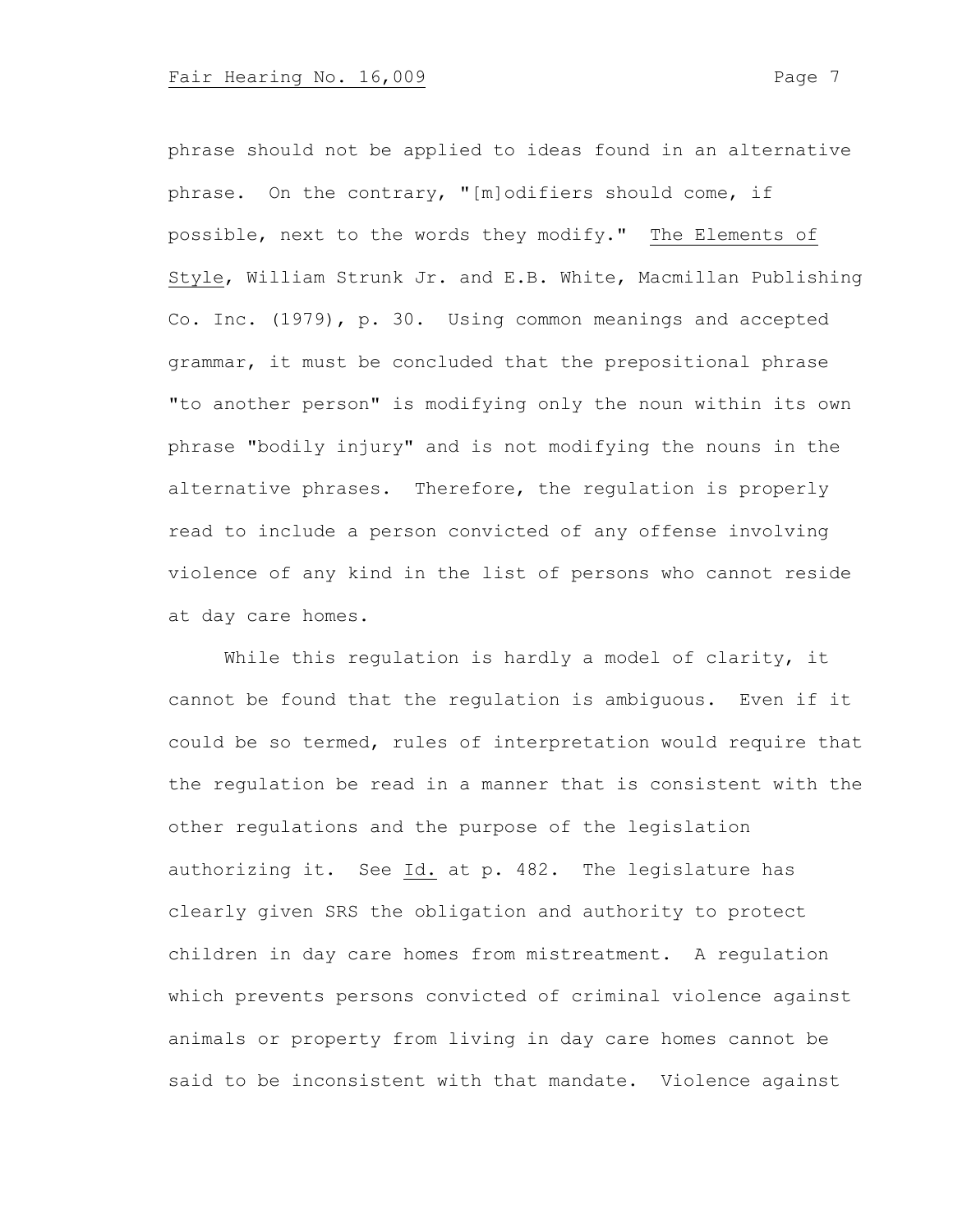animals or property is ultimately violence against the owners of that animal or property. A person who commits a crime of violence has demonstrated a serious lack of control over his or her emotions and actions. It is not unreasonable for the Department to conclude that any crime involving violence could place children in a day care home at risk. The petitioner in this matter was convicted of "intentionally killing an animal belonging to another person without first obtaining legal authority or consent of the owner." 13 V.S.A. § 352(1). The Department has a right (and perhaps an obligation) under the statute and its regulation to determine that persons who committed violent actions severe enough to carry criminal penalties pose a risk of harm for children in care.

SRS was justified under this regulation to deny the petitioner a day care registration certificate. If she cannot comply with the regulation on convicted criminals in the household, she cannot be granted a day care registration certificate. Section VI (7). Thus, the Board is obliged to uphold the Department's decision. See 3 V.S.A. § 3091(d) and Fair Hearing Rule 17. The petitioner is aware that she can request a waiver by presenting evidence of mitigating circumstances to the Commissioner. This decision is strictly